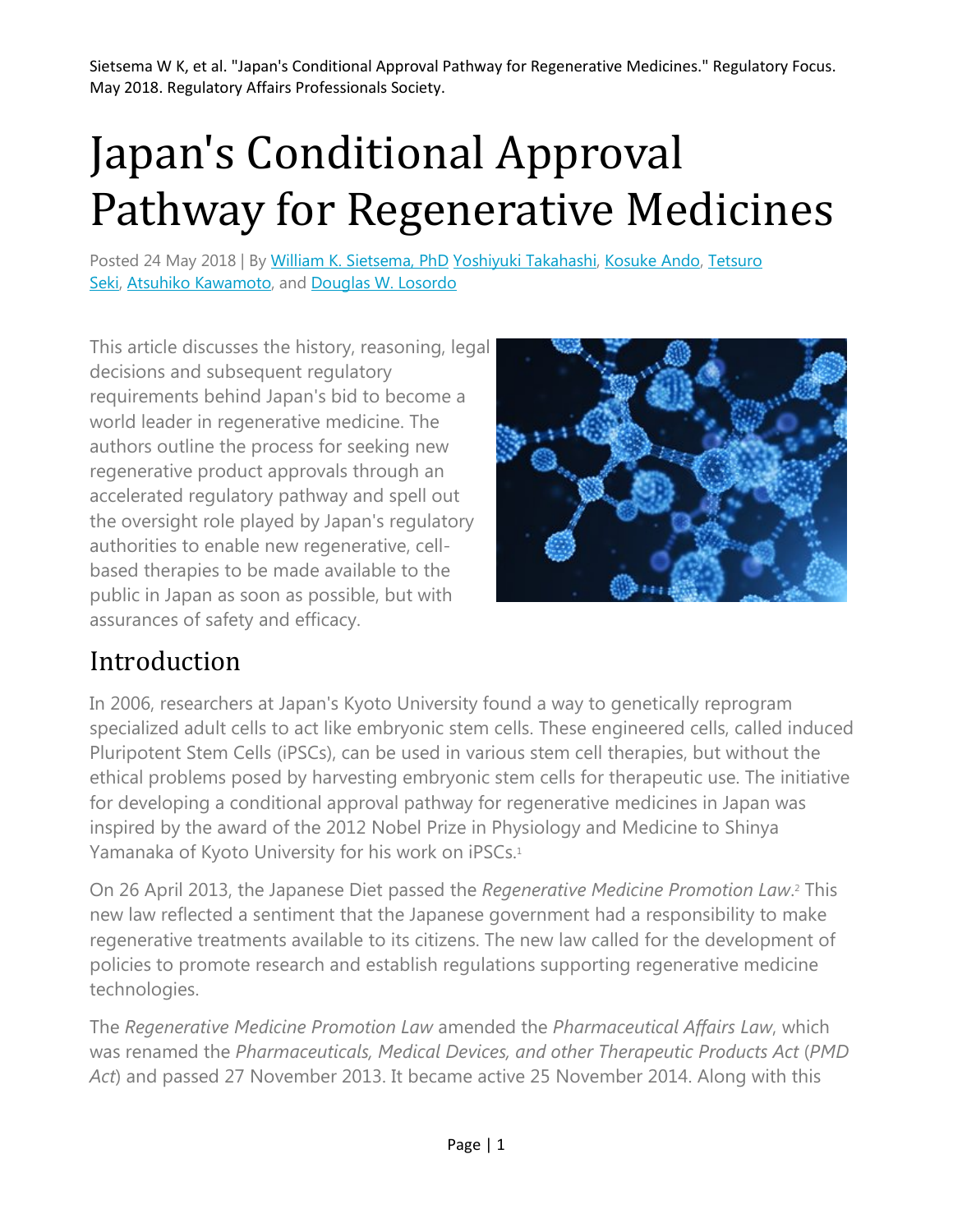revision, a new act, *the Act on the Safety of Regenerative Medicine*, was also passed and became active at the same time.3

Another driving force for the new legislation was the recognition that the existing framework in the pharmaceutical affairs law was not consistent with the heterogeneous characteristics of regenerative medicine products, including cellular therapies, gene therapies and accompanying devices. Thus, the outcome of amending the *Pharmaceutical Affairs Act* to the *PMD Act* encouraged cutting-edge research in [regenerative medicine](https://www.caladrius.com/cell-therapy-research/) to enable conditional approval pathways for regenerative medicines and devices. It also aimed at securing Japan's global leadership role in regenerative medicine technology.

## Toward the Prompt and Safe Provision of Regenerative Medicine

Regenerative medicine products are a distinct class, separate from pharmaceuticals and medical devices. Regenerative medical products are intended to be used for the reconstruction, repair or formation of structures or functions of the body (e.g., tissueengineered products) or for the treatment or prevention of diseases (e.g., cell therapies). Gene therapies, defined as those intended for use in the treatment of disease and transgened to be expressed in cells, are also considered regenerative medical products.4

Under the new framework, clinical studies for regenerative medicine products are approved through the Clinical Trial Notification (CTN) system, as are pharmaceuticals and medical devices. Consultations, required for regenerative medicine products prior to submission of a CTN, are also managed in a similar fashion as those for pharmaceutical products and medical devices, although the consultation may be more detailed for regenerative medicine products.

It is possible for regenerative medicine products comprised of heterogeneous components to receive conditional approval with a limited clinical data set, as long as the data demonstrate a safety profile of the new product consistent with the severity of the disease or condition being treated along with efficacy data predicting probable patient benefit. Probable patient benefit may be demonstrated with data sets from exploratory clinical trials and may be based on predictive surrogate endpoints.

In practice, a conditional approval with a limited data set will be granted after consultation with the *PMDA* to discuss the design of the trial and the data set to be considered for getting conditional approval. More than one consultation from early stages of development will likely be needed to achieve agreement on the study design.

Once data generation is complete, a Japan New Drug Application (JNDA) is prepared and submitted and subjected to a review process similar a review for pharmaceutical products (**Figure 1**).5 The JNDA is first reviewed by the PMDA and a report is written which may recommend for or against approval of the product. The report may set out conditions for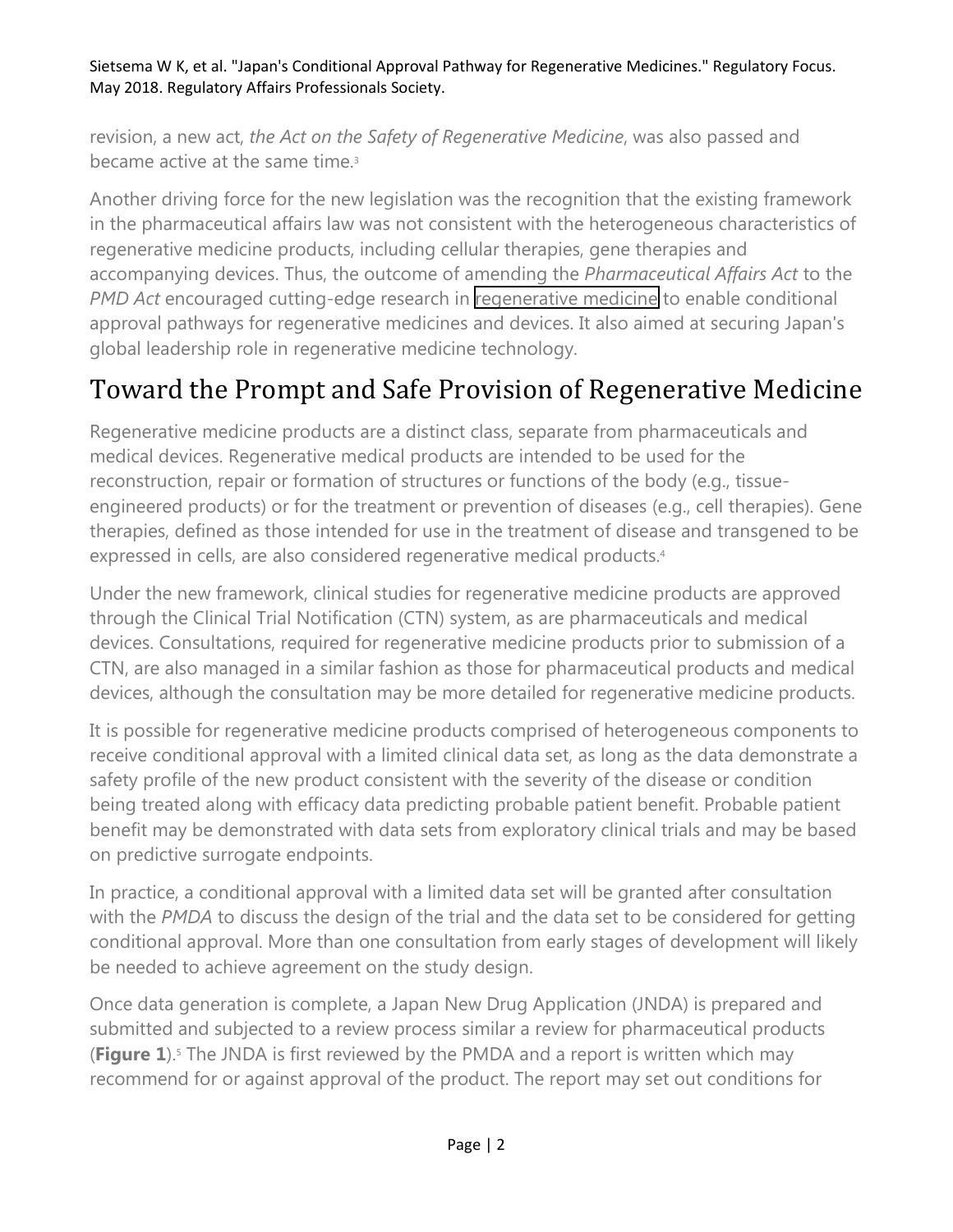approval. The report is then submitted to the MHLW for consideration. An advisory committee may be engaged to assist MHLW in its deliberations.

A conditional approval will be time-bounded and include requirements for further studying the safety and efficacy of the regenerative medical product during the conditional approval period. The conditional approval period may be as long as seven years or fewer, as determined at the discretion of the Japanese regulators. At the end of the conditional approval period, a re-application must be submitted to continue marketing the regenerative medical product and the PMDA/MHLW review and decision process will be repeated. The regenerative medical product's marketing authorization may be revoked if the safety and efficacy of the product has not been corroborated.

An additional requirement may be imposed to restrict the regenerative medical product's use to only those physicians or institutions with special knowledge about—or training in—the use of the product.



#### Figure 16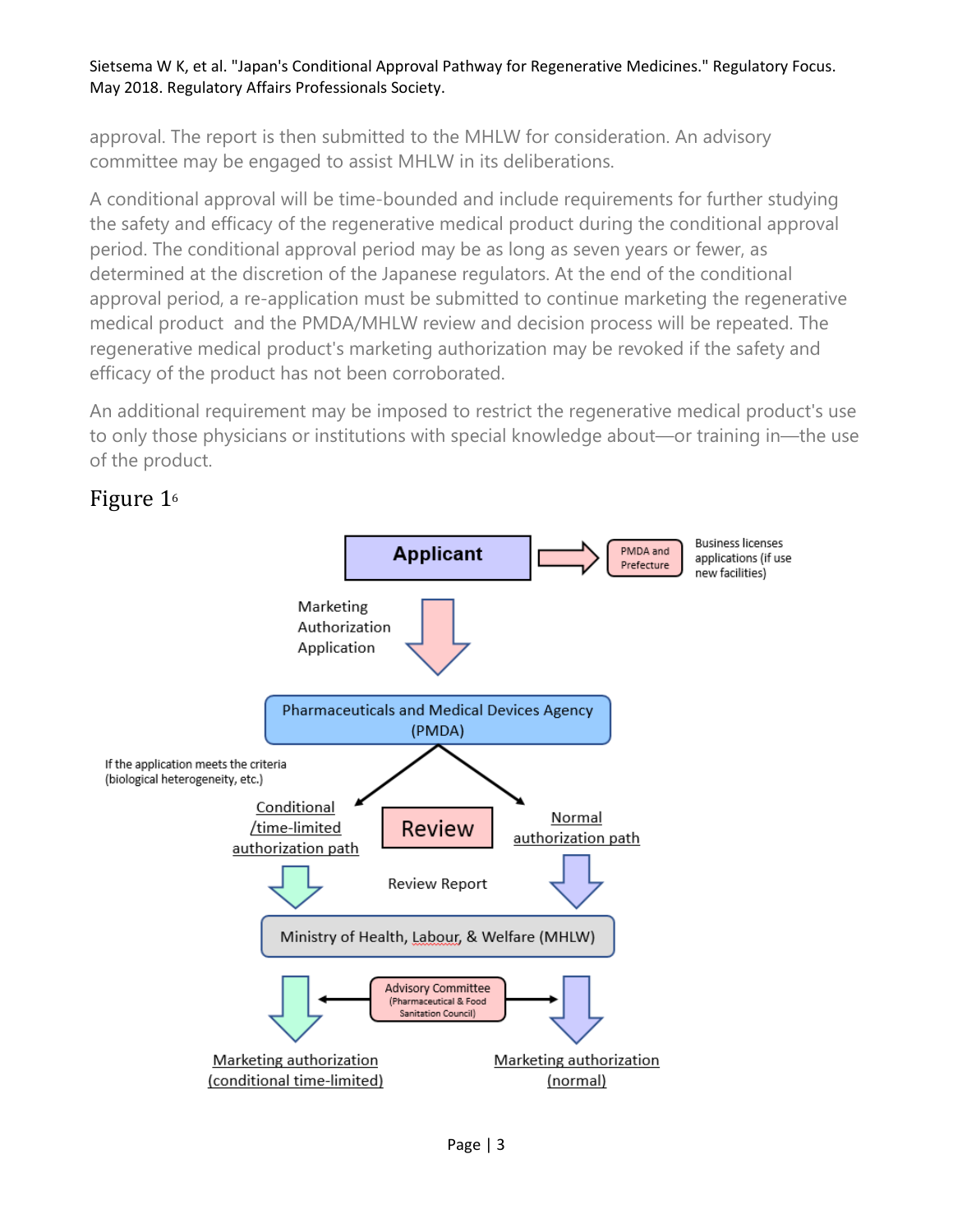In order to assure the safety of conditionally approved regenerative medicine products, three additional conditions are required by regulation. First, each patient receiving a regenerative medicine product must be informed of its conditional approval status and the expected risks and benefits before the patient consents to the treatment. Second, post-marketing surveillance must be conducted and regular reports on the safety of the regenerative medicine product must be submitted. Finally, if a patient's health is damaged due to the regenerative medicine product, the patient may be compensated by Japan's Relief Services for Adverse Health Effects.7

## Guidance Documents, Notifications and Ordinances

Japanese regulators have produced a large number of relevant guidance documents to assist developers of regenerative medicine products. Many were issued before the *PMD Act* was revised, but specific guidances related to the new *PMD Act* also have been issued (**Table 1**). Only a small number of these are officially translated into English by Japanese regulators and there is no central source for obtaining translations.

| <b>Medicine Products<sup>8,9</sup></b>                                                                                                                                                                          |                                                                                                 |  |  |
|-----------------------------------------------------------------------------------------------------------------------------------------------------------------------------------------------------------------|-------------------------------------------------------------------------------------------------|--|--|
| <b>Title</b>                                                                                                                                                                                                    | <b>Reference</b>                                                                                |  |  |
| Ordinance on good gene, cellular and tissue-based products<br>manufacturing practice                                                                                                                            | Ministerial Ordinance<br>No. 93 (6 August<br>2014)                                              |  |  |
| Regulations for Buildings and Facilities for Pharmacies, Good<br>Gene, Cellular and Tissue-based Products Manufacturing Practice<br>(GCTP) and Good Quality Practice (GQP) for regenerative medical<br>products | Pharmaceutical and<br>Food Safety Bureau<br>Director Notice 0812<br>No. 11 (12 August)<br>2014) |  |  |
| Good gene, cellular and tissue-based products manufacturing<br>practice                                                                                                                                         | <b>Compliance Division</b><br>Director Notice 1009<br>No. 4<br>(9 October 2014)                 |  |  |
| Guidance on designation of biological products and regenerative<br>medicine products                                                                                                                            | Evaluation and<br>Licensing Division<br>Director Notice 1105<br>No. 1 (5 November<br>2014)      |  |  |

## **Table 1. Selected Regulations and Guidance Documents Related to Regenerative**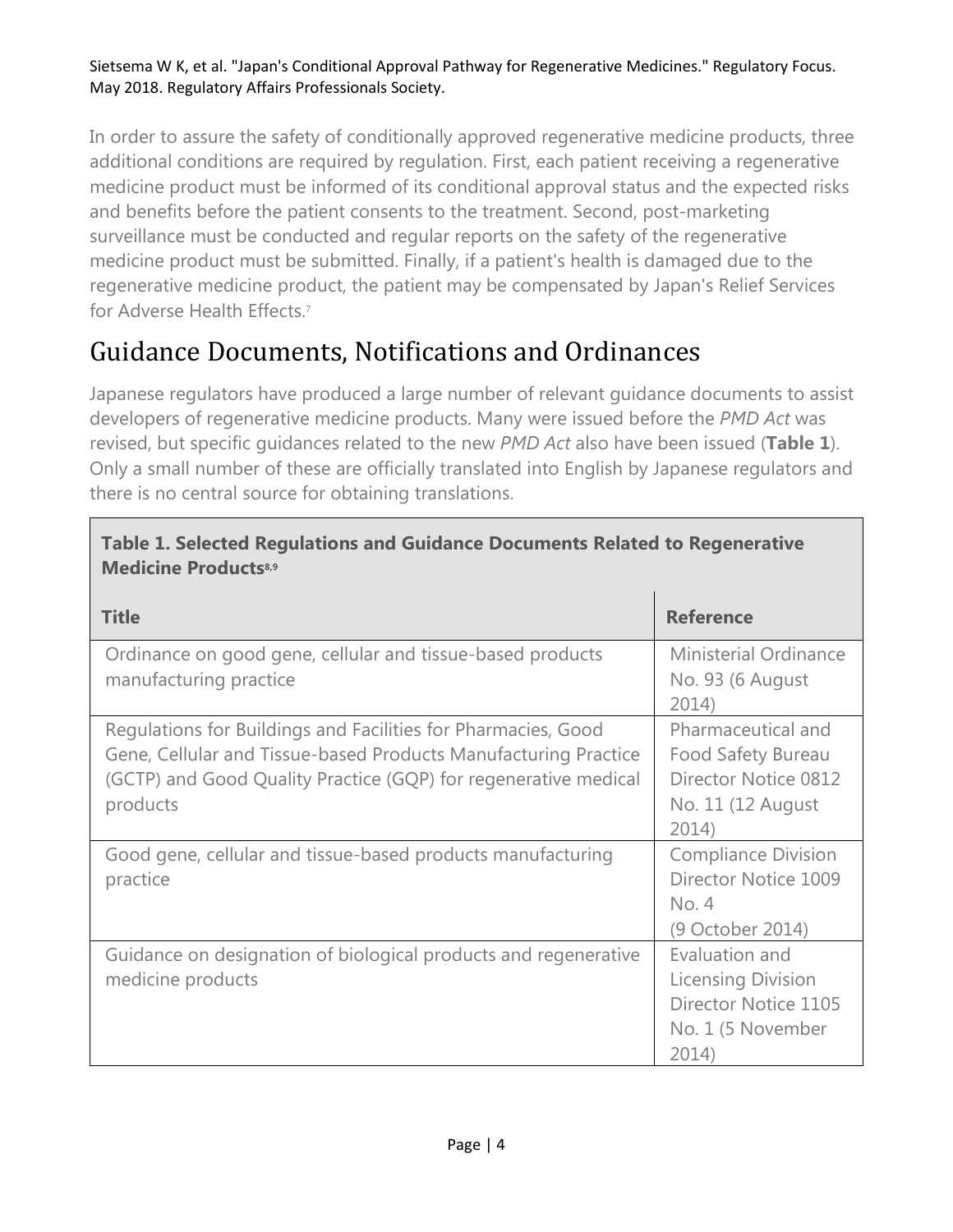$\overline{\phantom{0}}$ 

| Table 1. Selected Regulations and Guidance Documents Related to Regenerative<br><b>Medicine Products<sup>8,9</sup></b>          |                                                                                                                                                          |  |  |
|---------------------------------------------------------------------------------------------------------------------------------|----------------------------------------------------------------------------------------------------------------------------------------------------------|--|--|
| <b>Title</b>                                                                                                                    | <b>Reference</b>                                                                                                                                         |  |  |
| Guidance on designation of biological products and regenerative<br>medicine products                                            | <b>Medical Device and</b><br>Regenerative<br>Medicine Product<br><b>Evaluation Division</b><br>Director Notice 1105<br><b>No. 2</b><br>(5 November 2014) |  |  |
| Guidelines for assurance of quality and safety of drugs and<br>medical devices processed from cells and tissues of human origin | Pharmaceutical and<br><b>Medical Safety Bureau</b><br>Director Notice No.<br>1314 (26 December<br>2000)                                                  |  |  |
| Guidelines on ensuring quality and safety of autologous human<br>cell/tissue-based products                                     | Pharmaceutical and<br>Food Safety Bureau<br>Director Notice 0208<br>003 (8 February 2008)                                                                |  |  |
| Guidelines on ensuring quality and safety of allogeneic human<br>cell/tissue based products                                     | Pharmaceutical and<br>Food Safety Bureau<br>Director Notice 0912<br>006 (12 September<br>2008)                                                           |  |  |
| Guideline on ensuring quality and safety of products derived<br>from processing: human embryonic stem cells                     | Pharmaceutical and<br>Food Safety Bureau<br>Notification No. 0907-<br>6 (7 September 2012)                                                               |  |  |
| Guideline on ensuring quality and safety of products derived<br>from processing: human autologous somatic stem cells            | Pharmaceutical and<br>Food Safety Bureau<br>Notification No. 0907-<br>2 (7 September 2012)                                                               |  |  |
| Allogeneic human somatic stem cells                                                                                             | Pharmaceutical and<br>Food Safety Bureau<br>Director Notice 0907<br>No. 3 (7 September<br>2012)                                                          |  |  |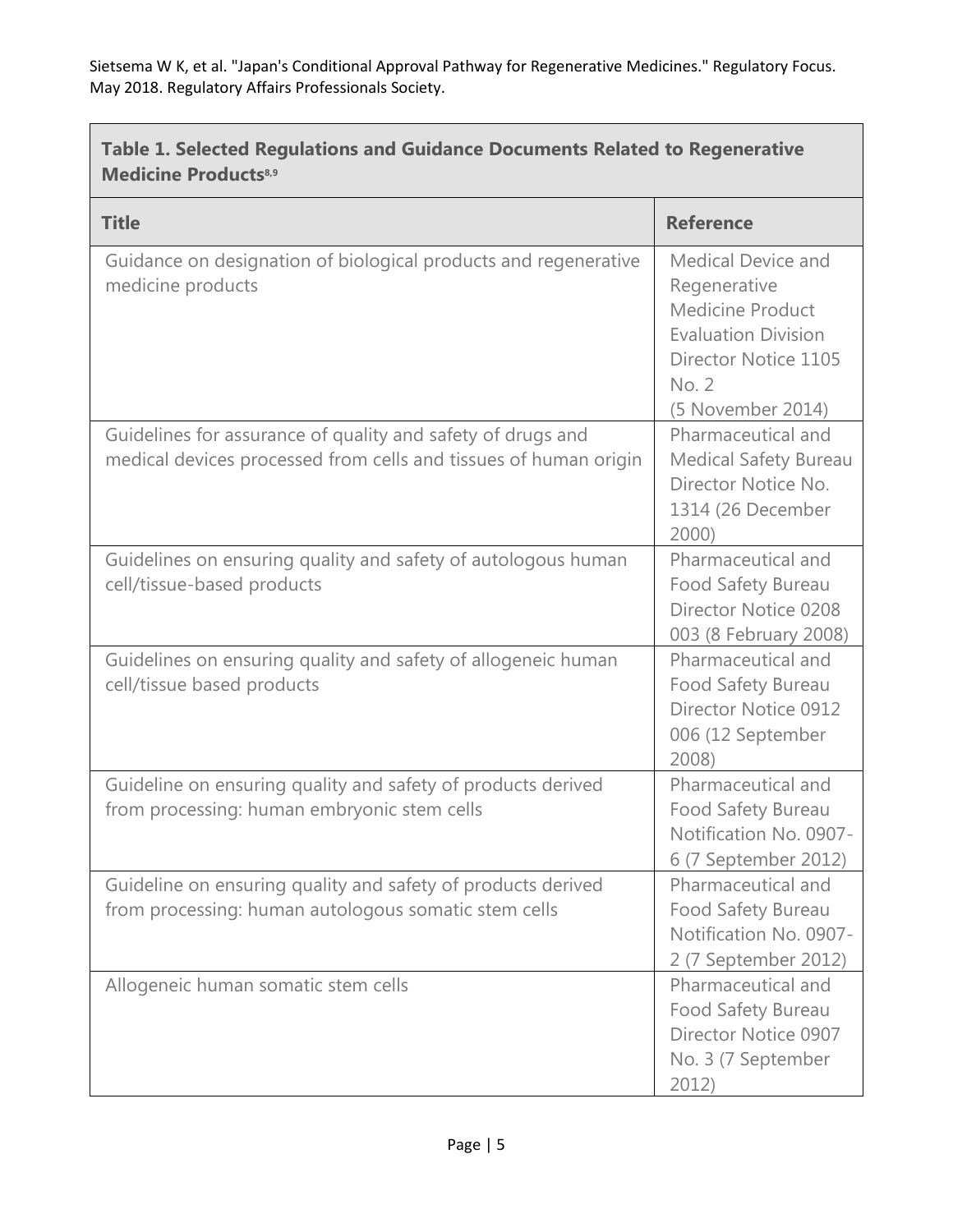| Table 1. Selected Regulations and Guidance Documents Related to Regenerative<br><b>Medicine Products<sup>8,9</sup></b>                         |                                                                                                 |  |
|------------------------------------------------------------------------------------------------------------------------------------------------|-------------------------------------------------------------------------------------------------|--|
| <b>Title</b>                                                                                                                                   | <b>Reference</b>                                                                                |  |
| Autologous human induced pluripotent stem-like cells                                                                                           | Pharmaceutical and<br>Food Safety Bureau<br>Director Notice 0907<br>No. 4 (7 September<br>2012) |  |
| Allogeneic human induced pluripotent stem-like cells                                                                                           | Pharmaceutical and<br>Food Safety Bureau<br>Director Notice 0907<br>No. 5 (7 September<br>2012) |  |
| Guideline on ensuring the quality and safety of products derived<br>from processed human stem cells                                            | Pharmaceutical and<br>Food Safety Bureau<br>Director Notice 0907<br>No. 6 (7 September<br>2012) |  |
| Notes on reporting defects in clinical trials related to processed<br>cells                                                                    | Pharmaceutical and<br>Food Safety Bureau<br>Notification 1002-1 (2<br>October 2014)             |  |
| Enforcement regulations included provisions for reporting criteria<br>and deadline of malfunction reports of regenerative medicine<br>products | Pharmaceutical and<br>Food Safety Bureau<br>Notification 1002-20<br>(2 October 2014)            |  |
| About handling defect reports on clinical trials related to<br>processed cells                                                                 | <b>Medical Device Trial</b><br>Instruction No.<br>1107004<br>(7 November 2014)                  |  |
| About partial revision of handling defect reports on processed<br>cells                                                                        | <b>Medical Device Trial</b><br>Instruction No.<br>0318001<br>(18 March 2016)                    |  |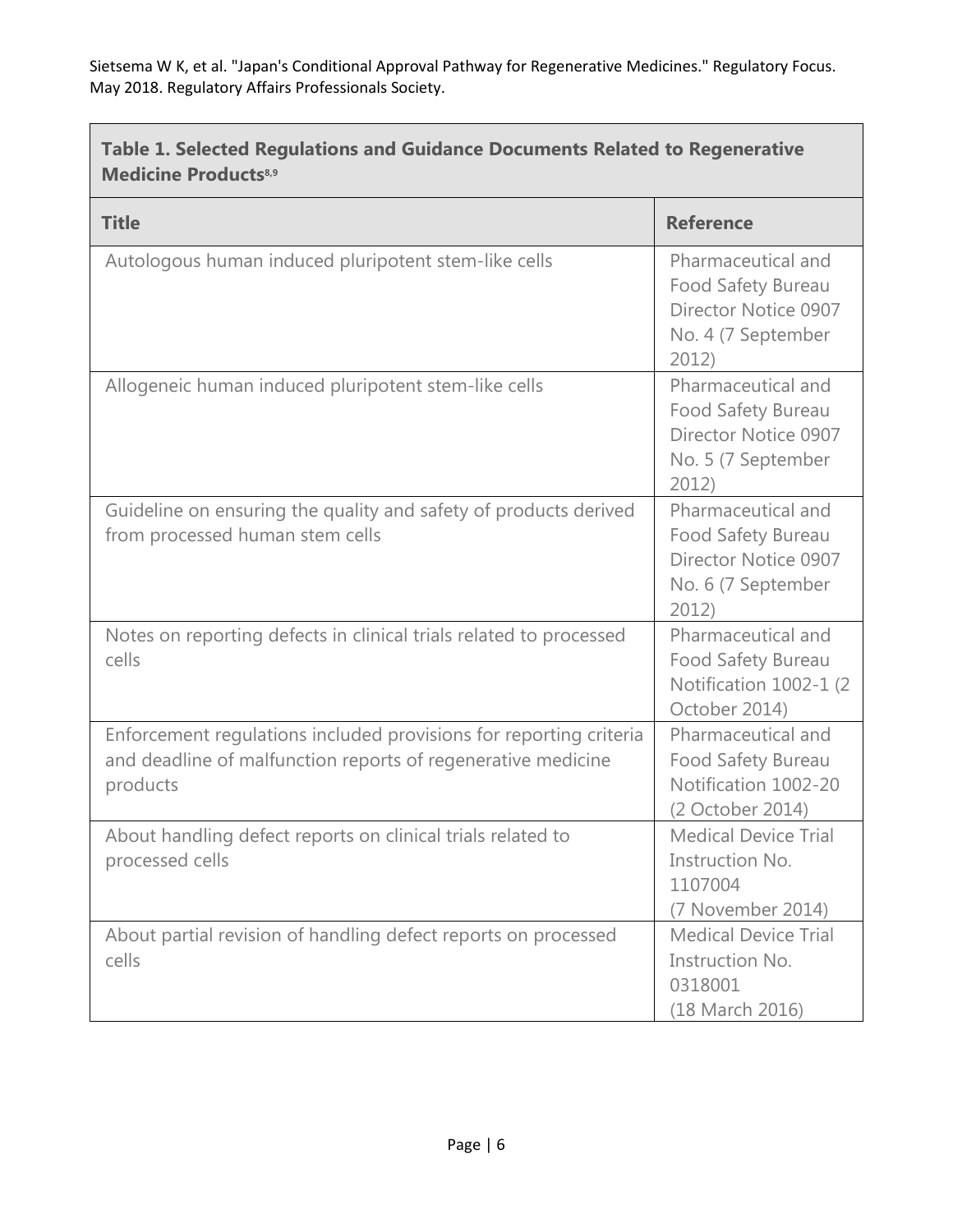| Table 1. Selected Regulations and Guidance Documents Related to Regenerative<br><b>Medicine Products<sup>8,9</sup></b>                                                                                                   |                                                                                                                                                                    |  |
|--------------------------------------------------------------------------------------------------------------------------------------------------------------------------------------------------------------------------|--------------------------------------------------------------------------------------------------------------------------------------------------------------------|--|
| <b>Title</b>                                                                                                                                                                                                             | <b>Reference</b>                                                                                                                                                   |  |
| Guideline for assuring the quality and safety of gene therapy<br>products                                                                                                                                                | Ministry of Health,<br>Labor, and Welfare<br><b>Pharmaceutical Affairs</b><br><b>Bureau Notification</b><br>No. 1062 (15<br>November 1995)<br>Revision 1 (29 March |  |
|                                                                                                                                                                                                                          | 2002)<br>Revision 2 (28)                                                                                                                                           |  |
| Guidelines of quality and safety assurance of drugs for gene<br>therapy                                                                                                                                                  | December 2004)<br>Pharmaceutical and<br>Food Safety Bureau<br>Evaluation and<br><b>Licensing Division</b><br>Notification No. 0701-<br>4<br>$(1$ July 2013)        |  |
| Reporting of information and findings that may affect the<br>evaluation of drugs for gene therapy                                                                                                                        | Pharmaceutical and<br>Food Safety Bureau<br>Evaluation and<br><b>Licensing Division</b><br>Notification No. 0701-<br>7<br>(1 July 2013)                            |  |
| Regarding the enforcement of ministerial ordinance to amend<br>part of the enforcement regulations of the Pharmaceutical Affairs<br>Law (about handling of cellular tissue drugs and cellular tissue<br>medical devices) | Notification No. 266<br>(28 March 2001)                                                                                                                            |  |
| Points to consider on manufacturing and quality control of<br>autologous human cellular and tissue-based products                                                                                                        | Notification No.<br>0327025 (27 March<br>2008)                                                                                                                     |  |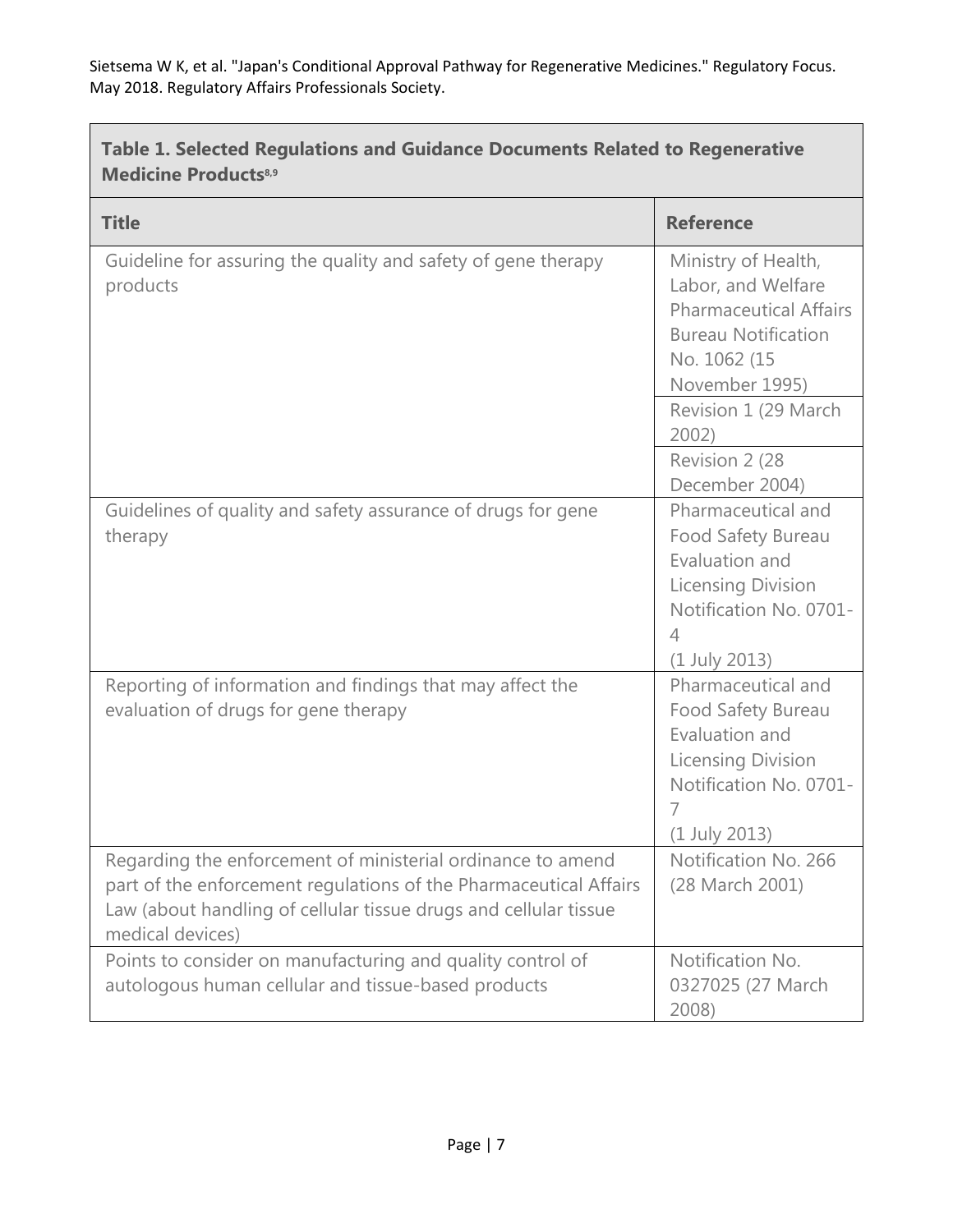| Table 1. Selected Regulations and Guidance Documents Related to Regenerative<br><b>Medicine Products<sup>8,9</sup></b>                                                                                                              |                                                                                              |  |  |
|-------------------------------------------------------------------------------------------------------------------------------------------------------------------------------------------------------------------------------------|----------------------------------------------------------------------------------------------|--|--|
| <b>Title</b>                                                                                                                                                                                                                        | <b>Reference</b>                                                                             |  |  |
| Guidelines on clinical research using human stem cells                                                                                                                                                                              | Ministry of Health,<br>Labor, and Welfare<br>(3 July 2006 and<br>amended 1<br>November 2010) |  |  |
| Regarding the enforcement of ministerial ordinance concerning<br>standards of safety management after manufacturing and sales<br>of pharmaceuticals, quasi-drugs, cosmetics, medical equipment<br>and regenerative medical products | Pharmaceutical and<br>Food Safety Bureau<br>Notification No. 0812-<br>4 (12 August 2014)     |  |  |
| Clinical trials notification for clinical trials related to processed<br>cells                                                                                                                                                      | Pharmaceutical and<br>Food Safety Bureau<br>Notification No. 0812-<br>26 (12 August 2014)    |  |  |
| Safety reporting for regenerative medicines                                                                                                                                                                                         | Pharmaceutical and<br>Food Safety Bureau<br>Notification No. 1002-<br>23 (2 October 2014)    |  |  |
| Guidance on nonclinical safety for regenerative medicine<br>products                                                                                                                                                                | Ministry of Health,<br>Labor, and Welfare<br>(8 March 2013)                                  |  |  |
| Guidance on quality of regenerative medicine products                                                                                                                                                                               | Ministry of Health,<br>Labor, and Welfare<br>(8 March 2013)                                  |  |  |
| Current Perspective on Evaluation of Tumorigenicity of Cellular<br>and Tissue-based Products Derived from induced Pluripotent<br>Stem Cells (iPSCs) and iPSCs as Their Starting Materials                                           | Ministry of Health,<br>Labor, and Welfare<br>(21 August 2013)                                |  |  |
| Guidance on sterility and mycoplasma tests for regenerative<br>medicine products                                                                                                                                                    | Ministry of Health,<br>Labor, and Welfare<br>(17 January 2014)                               |  |  |
| Trial implementation of pioneering designation system for<br>medical devices<br>In vitro diagnostic drugs<br>Regenerative medicine etc. (Third)                                                                                     | Department of<br>Medical Inspection<br>Notification 1005-1 (5<br>October 2017)               |  |  |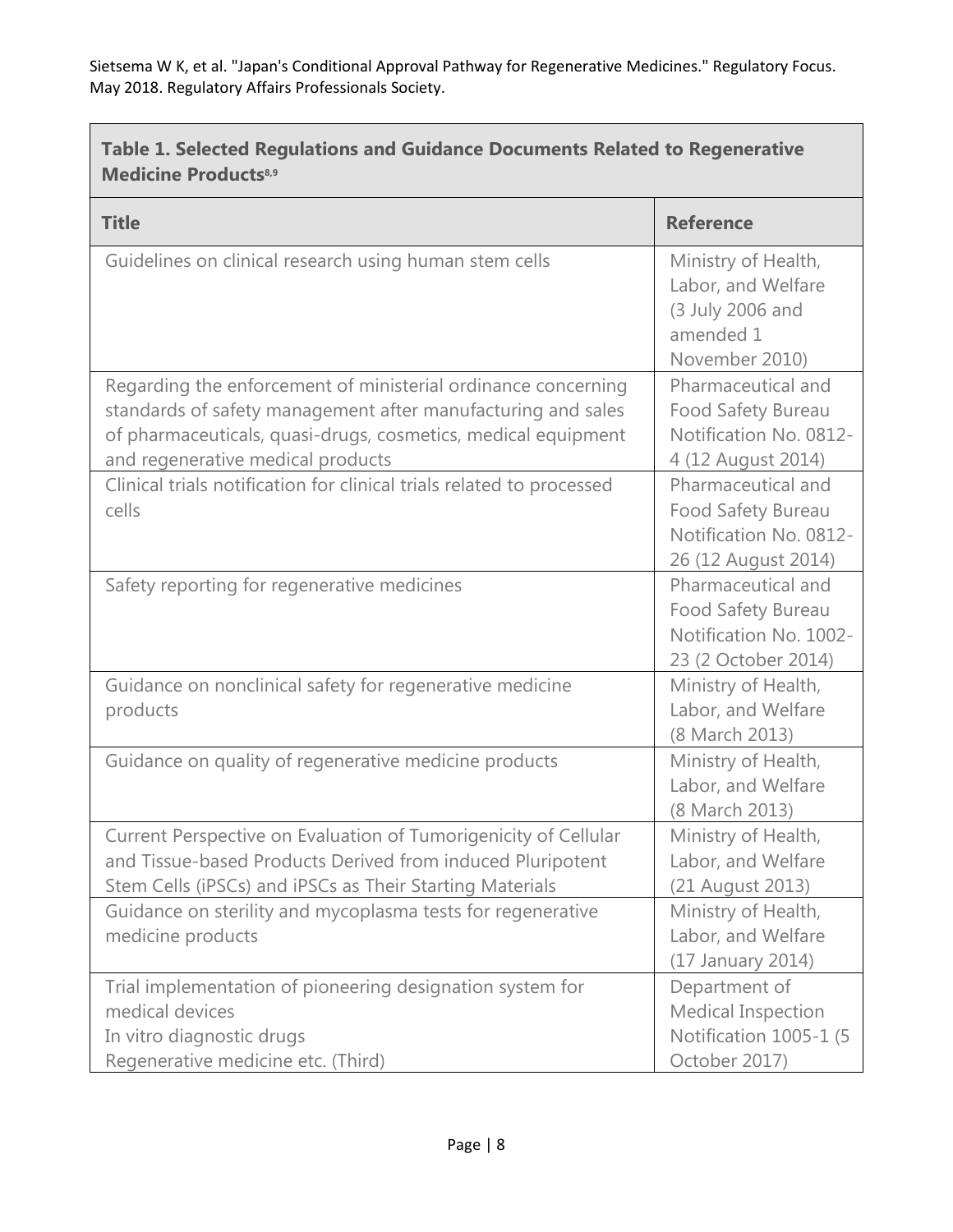| Table 1. Selected Regulations and Guidance Documents Related to Regenerative<br><b>Medicine Products8,9</b>                                                               |                                                                                          |  |  |
|---------------------------------------------------------------------------------------------------------------------------------------------------------------------------|------------------------------------------------------------------------------------------|--|--|
| <b>Title</b>                                                                                                                                                              | <b>Reference</b>                                                                         |  |  |
| Ordinance for standards for conducting post-marketing surveys<br>and studies on regenerative medicine products                                                            | Ministry of Health,<br>Labor, and Welfare<br>Ordinance No. 90 (30<br>July 2014)          |  |  |
| Description methods of basic plan for evaluation of post-<br>marketing approval conditions and basic plan of post-marketing<br>surveys for regenerative medicine products | Pharmaceutical and<br>Food Safety Bureau<br>Notification No. 0826-<br>1 (26 August 2015) |  |  |

## SAKIGAKE Designation

The Japanese regulatory authorities have developed an accelerated pathway for innovative pharmaceuticals, medical devices, *in vitro* diagnostics and regenerative medicine products using the best concepts from accelerated pathways employed in other regions. The result was the SAKIGAKE designation,<sup>10,11</sup> introduced in Japan in 2015. It is similar in concept to breakthrough designation in the US or PRIME designation in Europe.12

The criteria for SAKIGAKE designation are:

- Innovative product for a disease in dire need of innovative therapy; can include new indications, new target diseases, new drug delivery systems which are expected to greatly improve the efficacy.
- Prominent effectiveness (i.e., radical improvement compared to existing therapy) can be expected based on the mechanism of action from non-clinical study and early phase clinical trials.
- Intended to treat a serious disease with significant impact on life or a disease with chronic debilitating conditions.
- Addresses an unmet medical need for the target disease.
- There is no approved drug(s) for the condition or the new product contributing to a significant improvement of efficacy/safety compared to drug(s) already approved for the condition.
- There is intent for the product to be introduced in the Japanese market first or at least in parallel with release in other markets. It is to be a therapeutic agent for which domestic development is progressing steadily or an agent fulfilling either or both of the following conditions:
	- o First-in-human (FIH) study was conducted in Japan.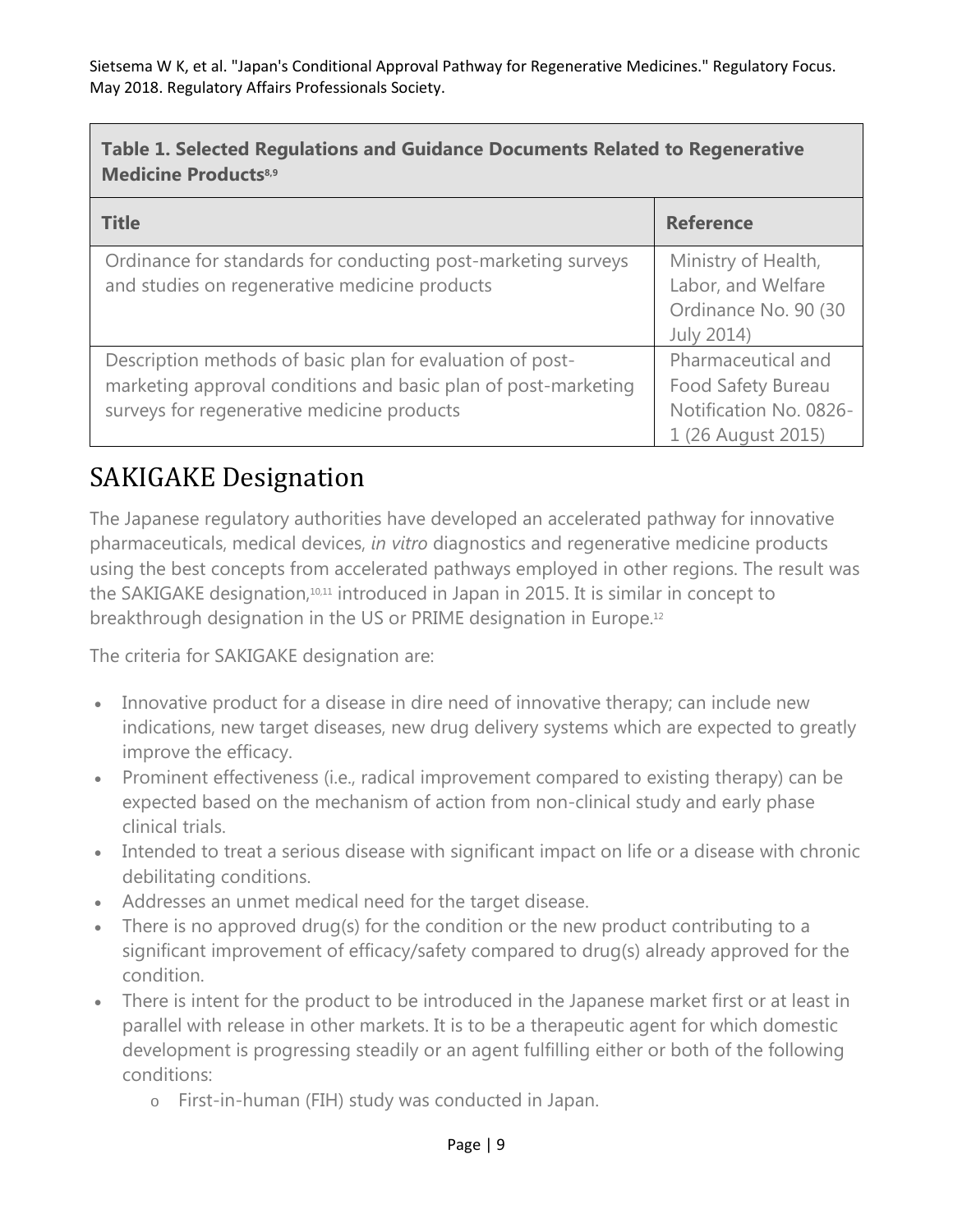o Proof of Concept (POC) study was conducted in Japan.

These criteria are similar to those in the US and Europe, but with a major difference. The award of a SAKIGAKE designation requires an emphasis on developing the new product first in Japan or at least not later than in other regions. This fulfills one of the driving forces of advanced regenerative therapy legislation in Japan making these technologies available to patients in Japan first and to keep Japan a leader in regenerative therapy technologies.

Among the benefits of SAKIGAKE designation are:

- prioritized consultation with PMDA under a system in which a "concierge" is assigned and is responsible for helping the sponsor expedite the product through the Japanese regulatory system
- substantial pre-application consultation to ensure submissions are high quality
- priority review of pre-market applications
- extension of the re-examination period once an approval is granted
- potential for premium pricing for the new product

Pricing concessions are a substantial benefit to SAKIGAKE designation and are not part of conditional approval schemes in other regions.

Requirements for submitting a SAKIGAKE designation request are designed to be efficient. Specific forms and instructions are provided in a notification by the MHLW.13 The forms are slightly different depending on whether the product is a medical device, an *in vitro* diagnostic or a regenerative medicine product. For example, for a regenerative medicine product, Form 1-3, limited to one page, collects information about the sponsor and the product and calls for justifications that the product is innovative and addresses an unmet medical need for a life threatening, serious disease (**Table 2**). It is also necessary to provide justification of clinical evidence regarding the effectiveness of the product and also to confirm the product will be developed in Japan ahead of the rest of the world. Preferred dates for a hearing with the PMDA are also provided along with contact information. There is an attachment in which further detail can be provided for each of the requirements (**Table 3**).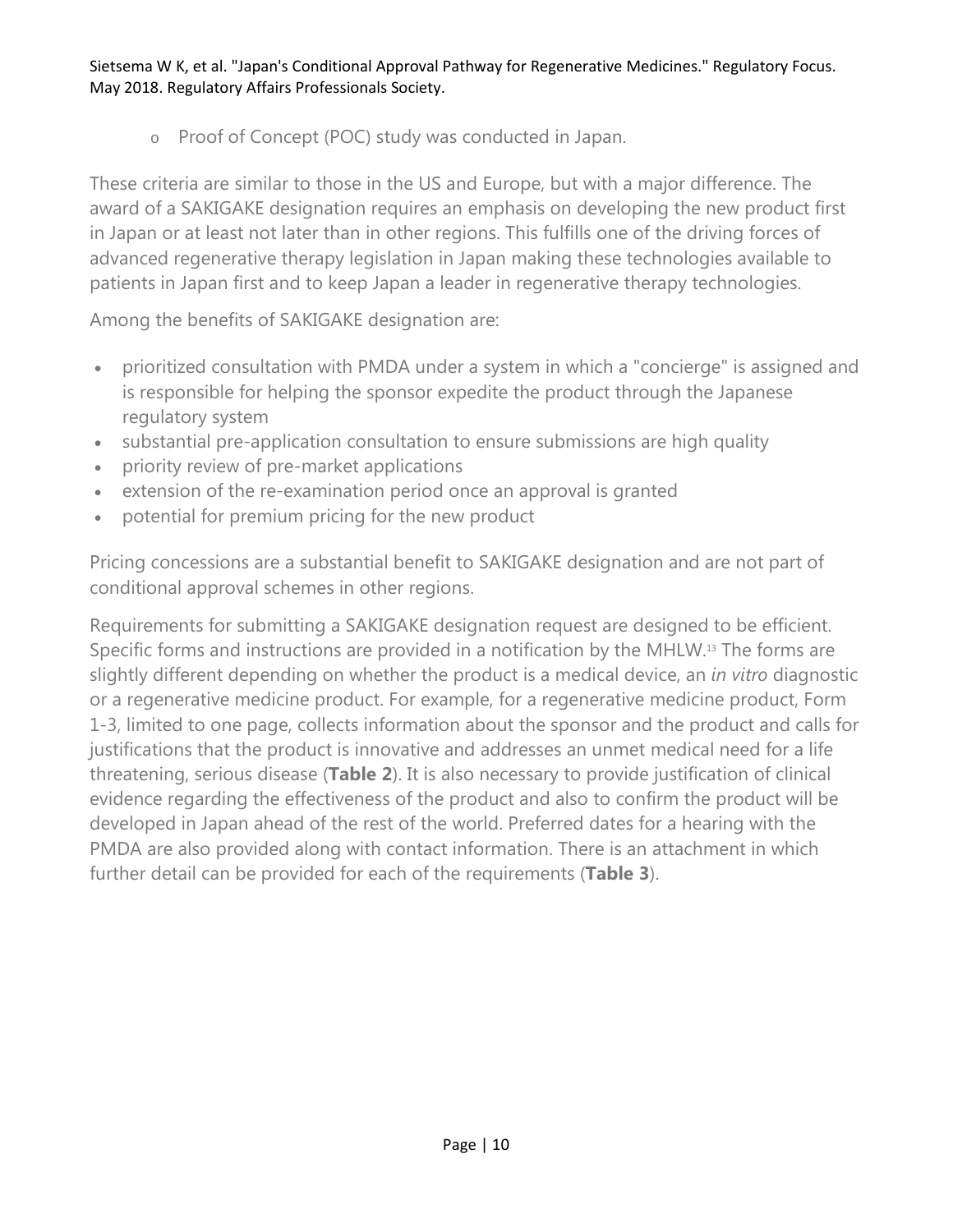| (Form 1-3) <sup>14</sup> |                                                   |                                                                                                  | Table 2. Application for SAKIGAKE Designation for a Regenerative Medicine Product |
|--------------------------|---------------------------------------------------|--------------------------------------------------------------------------------------------------|-----------------------------------------------------------------------------------|
|                          | Applicant's name                                  |                                                                                                  |                                                                                   |
| Approval number          |                                                   |                                                                                                  |                                                                                   |
| Name<br>General name     |                                                   |                                                                                                  |                                                                                   |
|                          | Trade name                                        |                                                                                                  |                                                                                   |
|                          | Scheduled efficacy, effect or performance         |                                                                                                  |                                                                                   |
|                          | Shape, structure, ingredient, quantity or essence |                                                                                                  |                                                                                   |
|                          |                                                   | Scheduled usage and dosage or use method                                                         |                                                                                   |
| Mechanism of action      |                                                   |                                                                                                  |                                                                                   |
|                          |                                                   | Applicability to specified requirements                                                          |                                                                                   |
| Requirement 1            |                                                   | Treatment's innovation                                                                           |                                                                                   |
| Requirement 2            |                                                   | Seriousness of the target<br>disease                                                             |                                                                                   |
| Requirement 3            |                                                   | Prominent effectiveness on<br>target disease                                                     |                                                                                   |
| Requirement 4            |                                                   | Willingness/framework for<br>early development and<br>application in Japan ahead of<br>the world |                                                                                   |
| Preferred Hearing        |                                                   | First choice                                                                                     |                                                                                   |
| Date                     |                                                   | Second choice                                                                                    |                                                                                   |
|                          |                                                   | Third choice                                                                                     |                                                                                   |
|                          |                                                   | Fourth choice                                                                                    |                                                                                   |
|                          |                                                   | Fifth choice                                                                                     |                                                                                   |
|                          |                                                   | Sixth choice                                                                                     |                                                                                   |
| Person in Charge         |                                                   | Name                                                                                             |                                                                                   |
| Contact                  |                                                   | Deployment name                                                                                  |                                                                                   |
| Information              |                                                   | Telephone number                                                                                 |                                                                                   |
|                          |                                                   | Fax                                                                                              |                                                                                   |
|                          |                                                   | E-mail                                                                                           |                                                                                   |
| Remarks                  |                                                   |                                                                                                  |                                                                                   |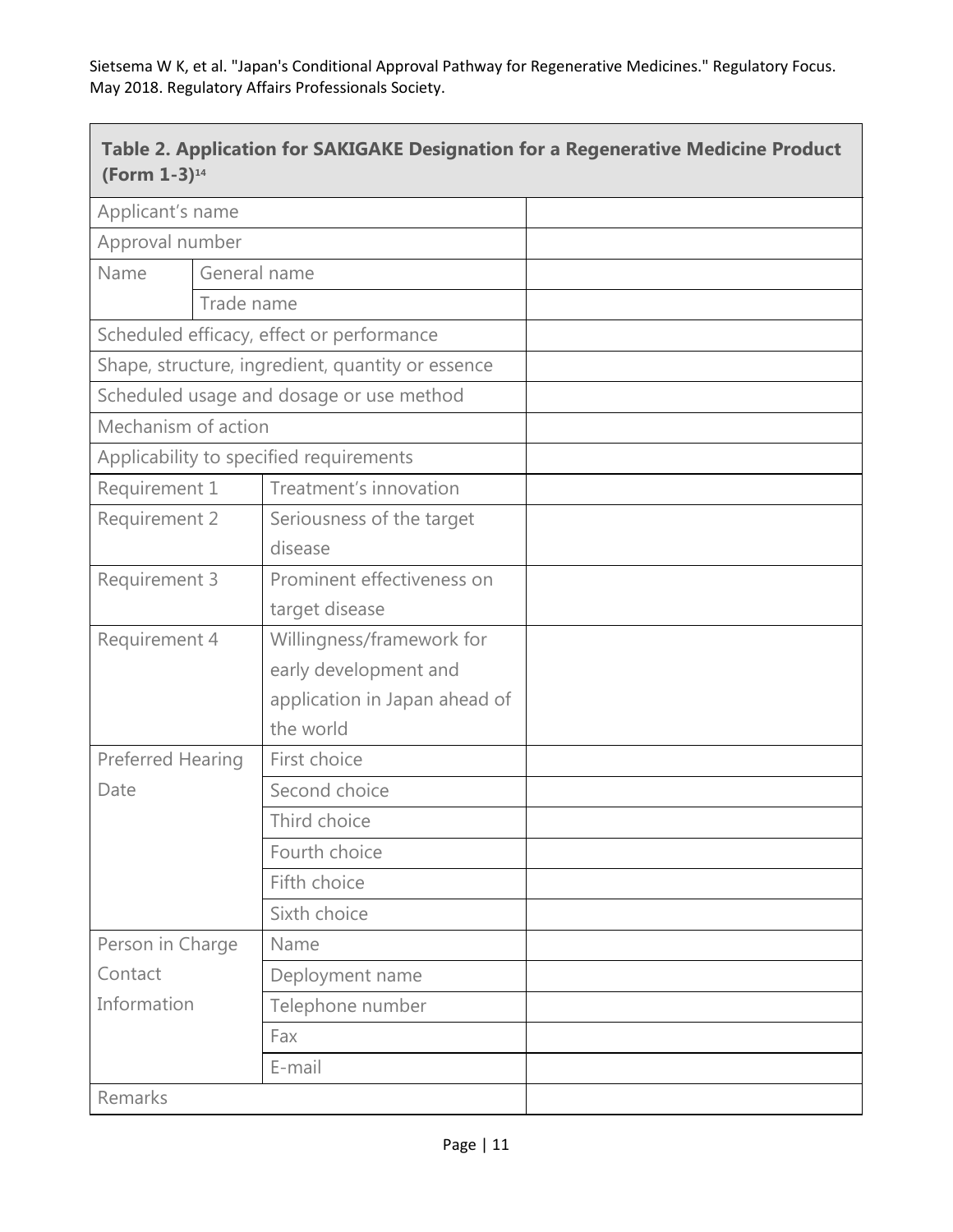$\mathbf{L}$ 

| <b>Medicine Product15</b> |                                                                                                               | Table 3. Information Attachment for SAKIGAKE Designation for a Regenerative |  |
|---------------------------|---------------------------------------------------------------------------------------------------------------|-----------------------------------------------------------------------------|--|
| Applicant's name          |                                                                                                               |                                                                             |  |
| Name                      | Generic name                                                                                                  |                                                                             |  |
|                           | Trade name                                                                                                    |                                                                             |  |
| Requirement 1             | Treatment's innovation                                                                                        | $\Box$ Novel mechanism of action                                            |  |
|                           |                                                                                                               | □ Other (specify)                                                           |  |
|                           | (Summarize why you believe it meets this requirement)                                                         |                                                                             |  |
| Requirement 2             |                                                                                                               | $\Box$ Serious illness with significant impact on                           |  |
|                           | Seriousness of the target                                                                                     | life                                                                        |  |
|                           | disease                                                                                                       | $\Box$ Diseases in which radical therapy is absent                          |  |
|                           |                                                                                                               | and symptoms (conditions in which social                                    |  |
|                           |                                                                                                               | life is difficult) continue                                                 |  |
|                           |                                                                                                               |                                                                             |  |
| Requirement 3             | Extremely relevant to the                                                                                     | $\Box$ There is no existing treatment                                       |  |
|                           | target disease                                                                                                | $\square$ Significant improvement in efficacy is                            |  |
|                           | High effectiveness                                                                                            | expected compared to existing treatments                                    |  |
|                           | (Current treatment modalities of subject diseases, summary of test<br>results, etc. suggesting effectiveness) |                                                                             |  |
|                           |                                                                                                               |                                                                             |  |
| Requirement 4             | Willingness / structure to                                                                                    | $\Box$ It is planned to apply for approval in Japan                         |  |
|                           | early development and                                                                                         | (alone) in the world ahead                                                  |  |
|                           | application in Japan                                                                                          | $\Box$ Japan will be included as a target for                               |  |
|                           | ahead of the world                                                                                            | conducting approval applications for the                                    |  |
|                           |                                                                                                               | first time in the world (only when targeting                                |  |
|                           |                                                                                                               | multiple countries/areas)                                                   |  |
|                           |                                                                                                               | $\Box$ I have a system that can apply for approval                          |  |
|                           | Approval application                                                                                          |                                                                             |  |
|                           | schedule timing                                                                                               |                                                                             |  |
|                           | (Progress on development - schedule overview)                                                                 |                                                                             |  |

Japan limits the number of SAKIGAKE designations awarded each year. Too, there are strict deadlines for SAKIGAKE applications. The application system is evolving, but so far these deadlines have occurred about once per year, but the deadlines can be different for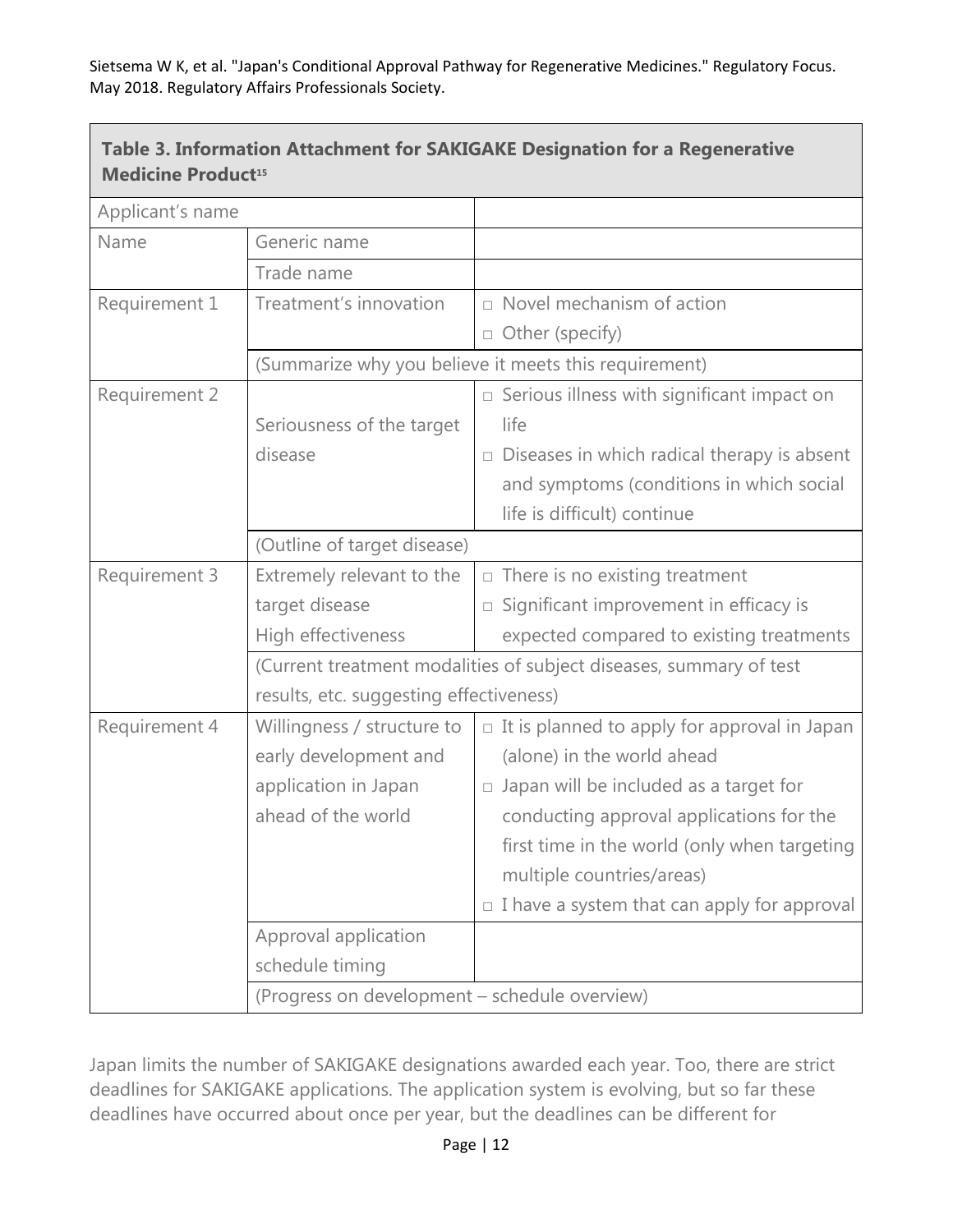pharmaceuticals versus medical devices, regenerative medicine products and *in vitro* diagnostics. Deadlines are announced via formal notifications. For example, the third round for designation requests for medical devices, diagnostics and regenerative medicine products was made on 5 October 2017 with a submission deadline of 22 November 2017.<sup>16</sup> The designated products were announced on 27 March 2018.17

Their evaluation follows a four-step process:<sup>18</sup>

- 1. Public offering for a round of designations; usually about one month is allowed for applicants to submit the designation requests
- 2. Hearings and preliminary screening. Each applicant has a hearing with PMDA's SAKIGAKE staff who screen the applicants for further consideration.
- 3. Entries passing the initial screening are further evaluated and prioritized.
- 4. Designations are selected and reports prepared for each product to be designated. This step includes preparation of material that will be released to the public. A press release will be issued by PMDA.

Once a SAKIGAKE designation is awarded, PMDA will assign a concierge, who will organize a preliminary meeting and work with the sponsor to interface with PMDA departments as necessary and to help the sponsor negotiate a pathway to approval in an expedited and efficient fashion.

## Speed and Efficiency

The concept behind the conditional approval pathway is that a product can be approved based on data confirming safety and predict efficacy and the pivotal confirmatory trial(s) are allowed to occur after the product is marketed and made available to patients in Japan. This is shown graphically in **Figure 2**. Via the conventional approach, one or more pivotal registration studies were needed before making an application for marketing authorization. In the new approach, a conditional marketing authorization may be granted based on a single, small-scale trial. Once more, the sponsor can market the product while performing one or more confirmatory studies. The duration of time between initial conditional approval and reapplication can be as long as seven years, although this period may be shorter as determined by Japanese regulators.

Since the implementation of the new conditional approval pathway, three regenerative medicine products have been approved in Japan (**Table 4**). Of these three, HeartSheet**®** was given a conditional approval for heart failure due to ischemia.19 In this case, two conditions were imposed. The first required Terumo to ensure the product would only be used for its intended purpose and according to its approved label. The second requirement was to conduct a post-marketing evaluation in all patients transplanted with the product during the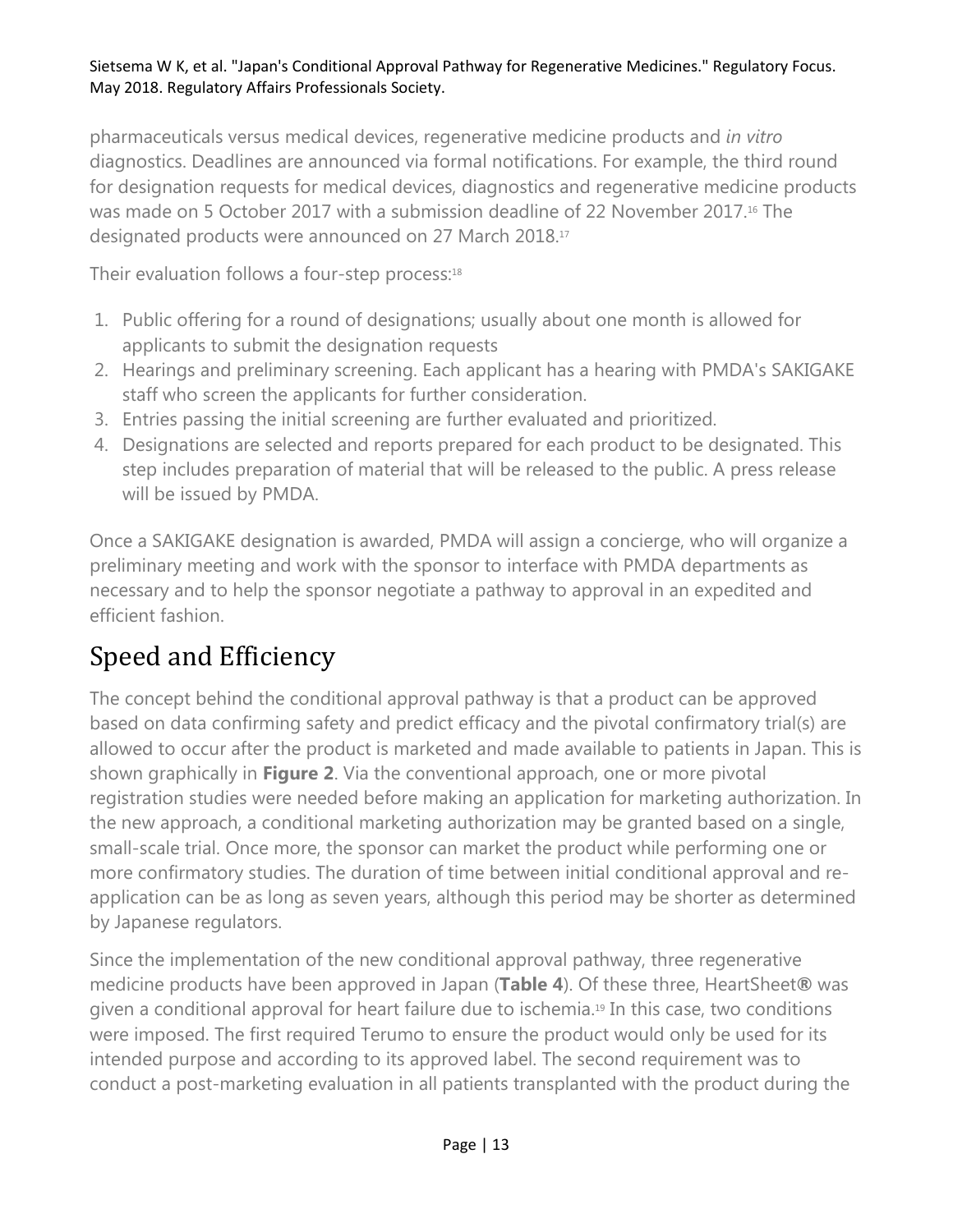conditional approval period. The duration of the approval was set at five years with a reapproval with additional data required after that period to continue marketing the product.

The primary data set for conditional approval of HeartSheet**®** was from a Japanese clinical trial in which seven patients with severe heart failure due to ischemia were transplanted with the product. In addition, supportive data was provided for four patients with end-stage dilated cardiomyopathy, seven patients with dilated cardiomyopathy and eight patients with ischemic cardiomyopathy. Thus, this conditional approval for heart failure due to ischemia was granted on a very modest size trial (seven patients) plus a modicum of supportive data in related indications (19 patients).

#### Figure 2. Conventional and new Pathways for Approval of Regenerative Medicine Products in Japan<sup>20</sup>

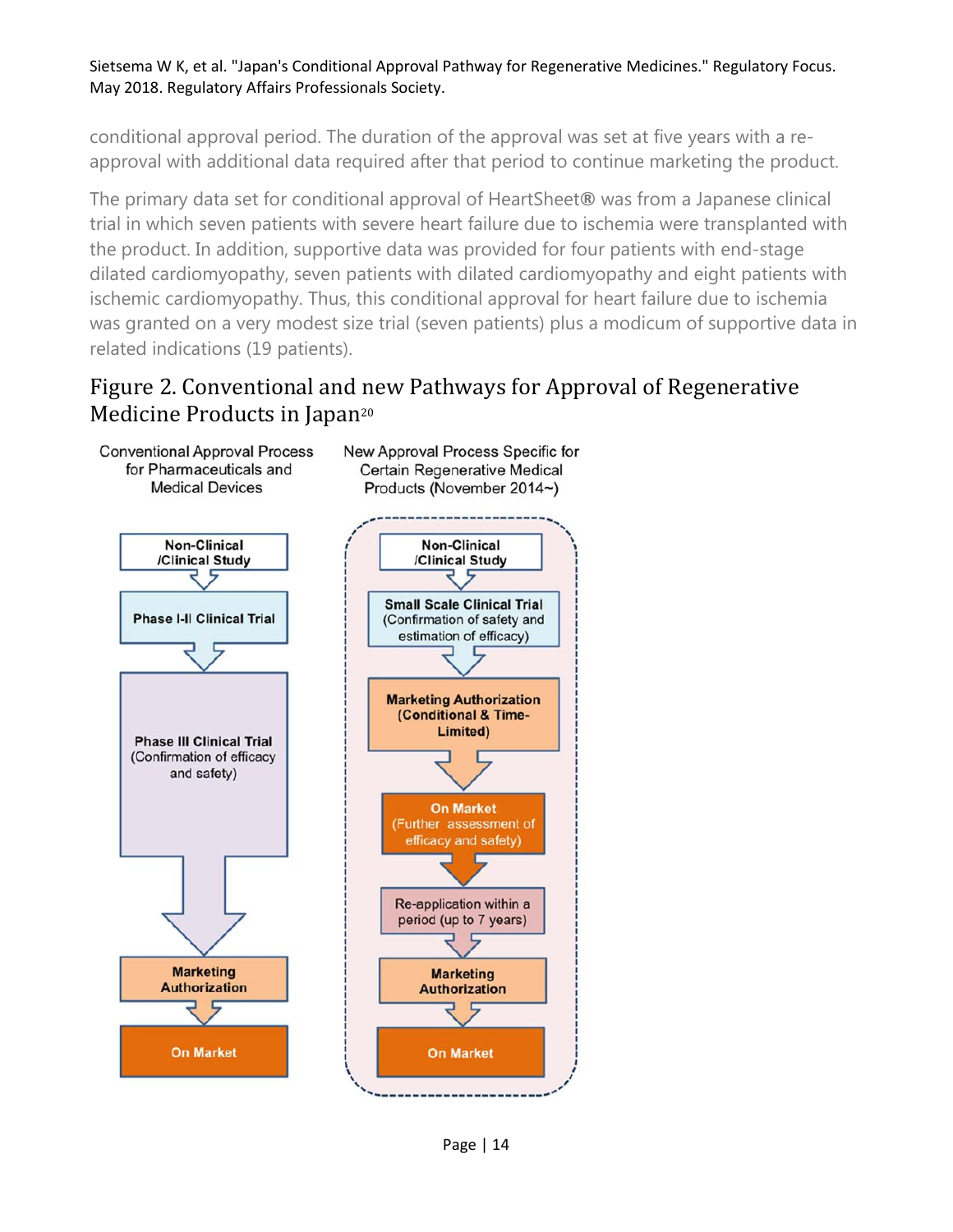| Table 4. Regenerative Medical Products Approved in Japan Since the new<br><b>Regenerative Medicine Legislation</b> |                                                                      |                                                 |                                                                          |                                                         |
|--------------------------------------------------------------------------------------------------------------------|----------------------------------------------------------------------|-------------------------------------------------|--------------------------------------------------------------------------|---------------------------------------------------------|
| <b>Approval</b><br><b>Date</b>                                                                                     | <b>Brand Name</b><br>(Applicant<br><b>Company)</b>                   | <b>Approval Type</b>                            | <b>Product</b>                                                           | <b>Indication</b>                                       |
| 18<br>September<br>2015                                                                                            | <b>TEMCELL® HS</b><br>Inj.<br>(JCR)<br>Pharmaceuticals<br>Co., Ltd.) | Conventional<br>approval                        | Human<br>(allogeneic) bone<br>marrow-derived<br>mesenchymal<br>stem cell | Graft-versus-<br>host disease                           |
| 18<br>September<br>2015                                                                                            | <b>HeartSheet®</b><br>(Terumo<br>Corporation)                        | Conditional<br>and time-<br>limited<br>approval | Human<br>(autologous)<br>skeletal myoblast-<br>derived cell sheet        | Heart failure<br>caused by<br>ischemic heart<br>disease |
| 29<br>September<br>2016                                                                                            | <b>JACE®</b><br>(Japan Tissue<br>Engineering Co.,<br>Ltd.            | Partial change<br>approval (new<br>indication)  | Human<br>(autologous)<br>epidermis-derived<br>cell sheet                 | Giant<br>congenital<br>melanocytic<br>nevus             |

## Conclusion

Following the shared award of the 2012 Nobel Prize in physiology and medicine to Shinya Yamanaka for his work on induced pluripotent stem cells, Japan embarked on a mission to become a leader in regenerative medicine so that their citizens could enjoy the most innovative and modern treatments. Accordingly, Japanese regulators established a conditional approval framework for regenerative medicines and an innovative SAKIGAKE designation procedure providing them intimate involvement in development of these products. This involvement results in a higher degree of certainty for companies developing innovative products and potentially provides more favorable financial outcomes for successful products. The new framework is a win/win for regulators and developers.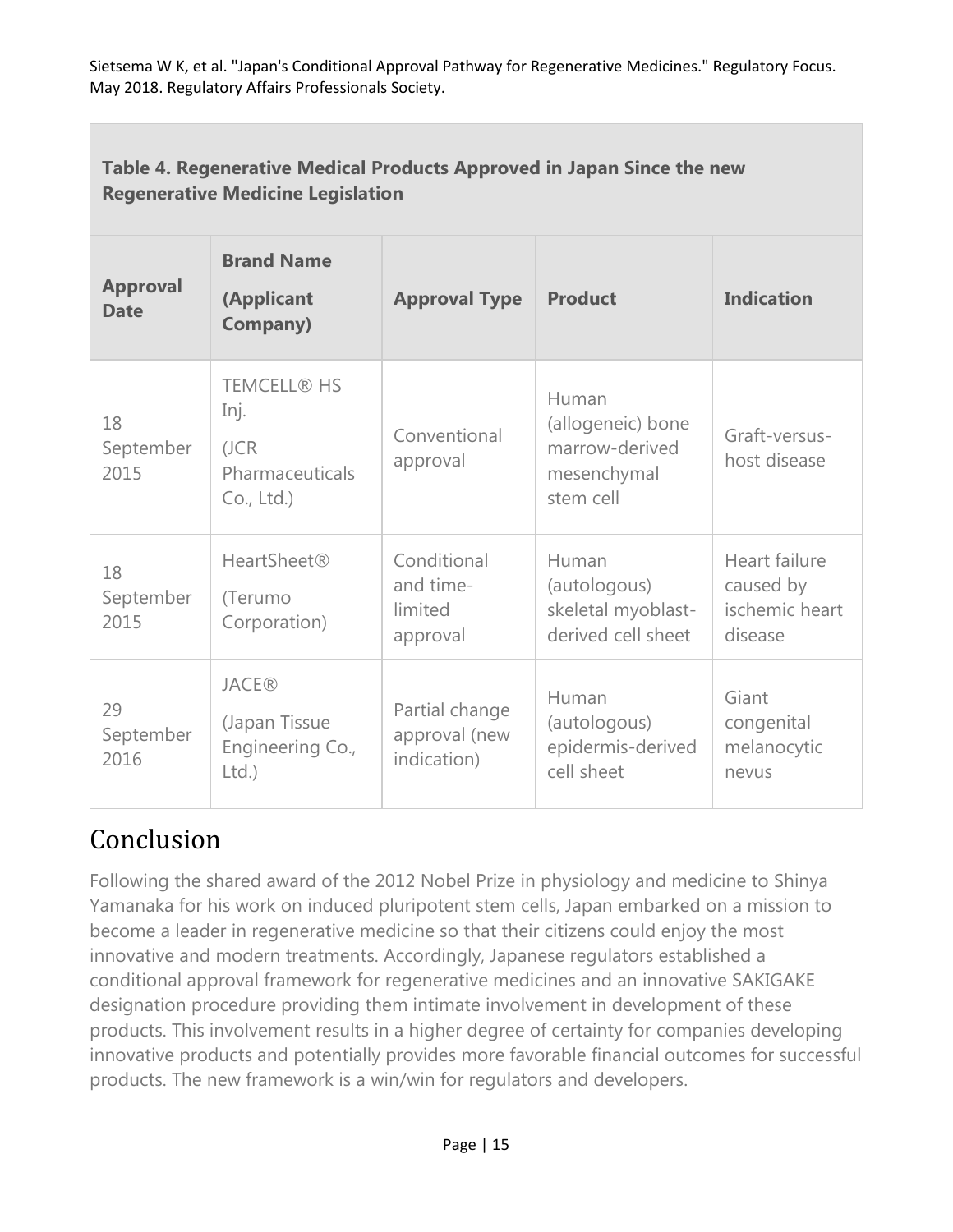## References

- 1. Nobel Media AB. The Nobel Prize in Physiology or Medicine 2012. (Cited 16 April 2018). [https://www.nobelprize.org/nobel\\_prizes/medicine/laureates/2012/.](https://www.nobelprize.org/nobel_prizes/medicine/laureates/2012/) Accessed 14 May 2018.
- 2. Hara A, Sato D and Sahara Y. "New Governmental Regulatory System for Stem Cell–Based Therapies in Japan." *Therapeutic Innovation and Regulatory Science*, 2014. 48(6): p. 681- 688.
- 3. Konomi K, Tobita M, Kimura K and Sato D. "New Japanese Initiatives on Stem Cell Therapies." *Cell Stem Cell*, 2015. 16(4): p. 350-2.
- 4. Azuma K. "Regulatory Landscape of Regenerative Medicine in Japan." *Current Stem Cell Reports*, 2015. 1(2): p. 118-128.
- 5. Ibid.
- 6. Op cit 2.
- 7. PMDA. Outline of Relief Services for Adverse Health Effects. 16 April 2018. [https://www.pmda.go.jp/english/relief-services/0002.html.](https://www.pmda.go.jp/english/relief-services/0002.html) Accessed 14 May 2018.
- 8. Op cit 4.
- 9. Kusakabe T. "Regulatory Perspectives of Japan." *Biologicals,* 2015. 43(5): p. 422-4.
- 10. Ministry of Health, Labor, and Welfare. Strategy of SAKIGAKE. 17 June 2014. http://www.mhlw.go.jp/english/policy/health-medical/pharmaceuticals/dl/140729- 01-01.pdf. Accessed 14 May 2018.
- 11. Ministry of Health, Labor, and Welfare. Strategy of SAKIGAKE as a Package. 20 April 2018. http://www.mhlw.go.jp/english/policy/health-medical/pharmaceuticals/dl/140729- 01-02.pdf. Accessed 14 May 2018.
- 12. Kondo H, Hata T, Ito K, Koike H and Kono N. "The Current Status of SAKIGAKE Designation in Japan, PRIME in the European Union, and Breakthrough Therapy Designation in the United States." *Therapeutic Innovation and Regulatory Science*, 2017. 51(1): p. 51-54.
- 13. Ministry of Health, Labor, and Welfare. Notification 1005 No. 1. About the Third Round Pilot Implementation of the Pioneering Review Designation System for Medical Devices, In Vitro Diagnostics, and Regenerative Medicine Products. 5 October 2017. (Cited 22 2018). [https://www.pmda.go.jp/files/000221832.pdf.](https://www.pmda.go.jp/files/000221832.pdf) Accessed 14 May 2018.
- 14. Ibid.
- 15. Ibid.
- 16. Ibid.
- 17. Ministry of Health, Labor, and Welfare. Fast-Track Designation for Specified Items 11 new Items Specified to Promote Japan's Innovative Product Development. (Cited 20 April 2018). http://www.mhlw.go.jp/stf/houdou/0000199468.html. Accessed 14 May 2018.
- 18. Ministry of Health, Labor, and Welfare. Fast-Track Designation System. (Cited 20 April 2018).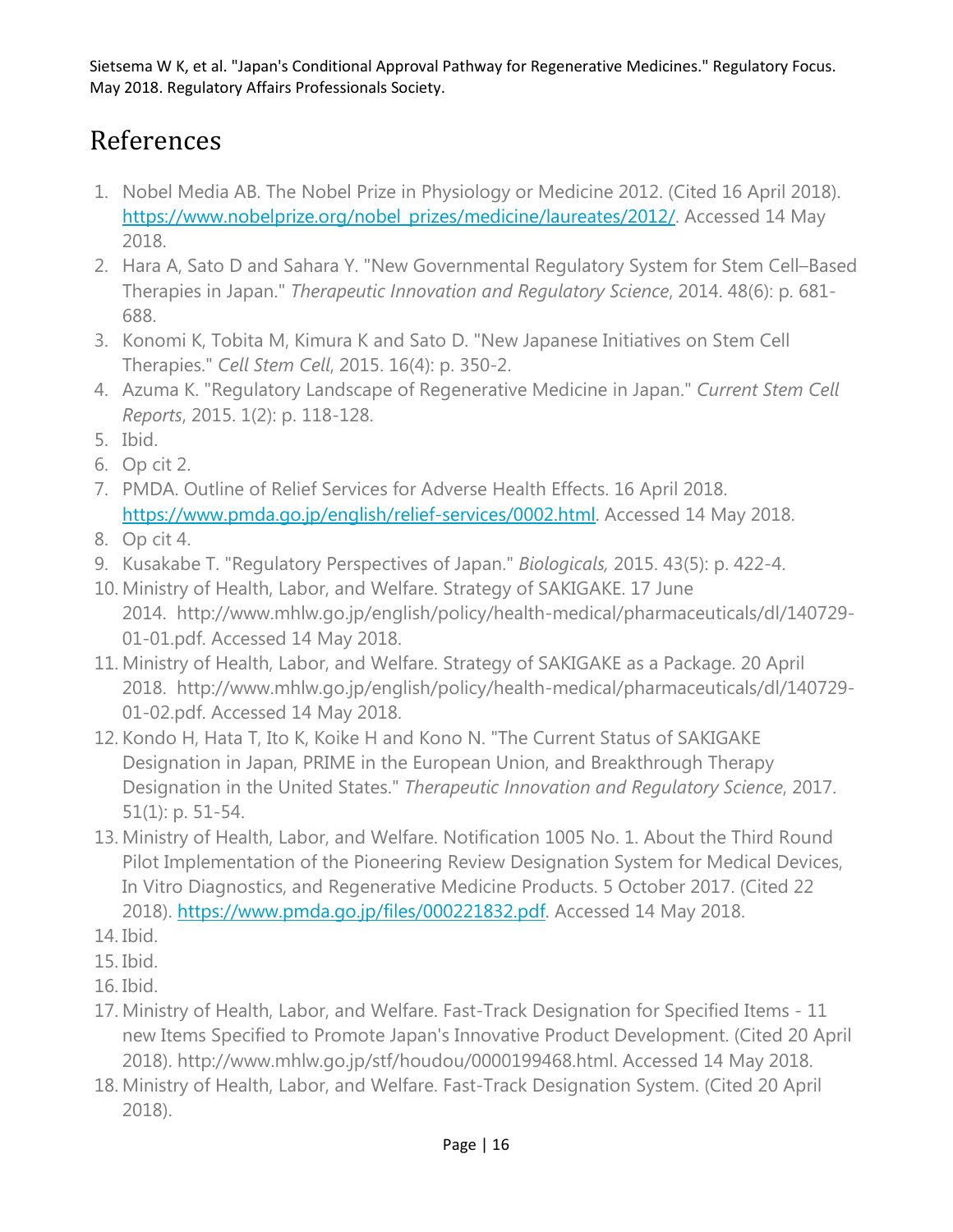http://www.mhlw.go.jp/seisakunitsuite/bunya/kenkou\_iryou/iyakuhin/topics/tp150514- 01.html. Accessed 14 May 2018.

19. Medical Device and Regenerative Medicine Product Evaluation Division. Pharmaceutical and Food Safety Bureau. Ministry of Health, Labor, and Welfare. Report on Deliberation Results (HeartSheet). 2015. (Cited 21 April 2018).

http://www.pmda.go.jp/files/000215222.pdf. Accessed 14 May 2018.

20. Fujita Y and Kawamoto A. "Regenerative Medicine Legislation in Japan for Fast Provision of Cell Therapy Products." *Clin Pharmacol Ther*, 2016. 99(1): p. 26-9.

## About the Authors

**William Sietsema, PhD**, is executive director, global regulatory affairs at Caladrius Biosciences, a company that focuses on innovative cell therapies for difficult-to-treat diseases. He is the author of 24 journal articles, four book chapters, 42 presentations and posters and is an inventor on six patents. He has published six books on regulatory topics ranging from strategic planning to practical aspects of preparing CTAs and MAAs. He is a member of the American Chemical Society, the Association for Regenerative Medicine and RAPS. He was recognized by R&D Directions as one of the top 20 clinical research scientists in 2007. He can be contacted at [william@sietsema.com.](mailto:william@sietsema.com)

**Yoshiyuki Takahashi**, a is regulatory science group Leader, division of medical innovation, Institute of Medical Research and Innovation, Translational Research Center for Medical Innovation (TRI) in the Foundation for Biomedical Research and Innovation (FBRI) in Kobe, Japan, which is an academic research organization. He has 30 years of experience in research and development of pharmaceutical and regenerative medicine products. He is currently the project manager in a clinical study, which was awarded as the SAKIGAKE designation for regenerative medicine products this year. He can be contacted at [takahashi@fbri.org.](mailto:takahashi@fbri.org)

**Kosuke Ando, PhD**, is a patent attorney and a member of TRI in FBRI in Kobe. He has 18 years of experience in research and pharmaceutical affairs and intellectual property of pharmaceutical medicines. He is currently involved as a member of regulatory science group in a clinical study, which was awarded as the SAKIGAKE designation for regenerative medicine products this year. He can be contacted at **kosuke-ando@tri-kobe.org.** 

**Tetsuo Seki, PhD,** is a member of TRI in FBRI at Kobe. He has a 20 years of experience in research and development of pharmaceuticals in a pharmaceutical company and TRI. He is currently involved as a member of clinical operation group in a clinical study, which was awarded as the SAKIGAKE designation for regenerative medicine products this year. He can be contacted at [seki@tri-kobe.org.](mailto:seki@tri-kobe.org)

**Atsuhiko Kawamoto, MD, PhD,** joined the Division of Cardiovascular Research, St. Elizabeth's Medical Center of Boston in 1999, where he has focused his scientific interests on